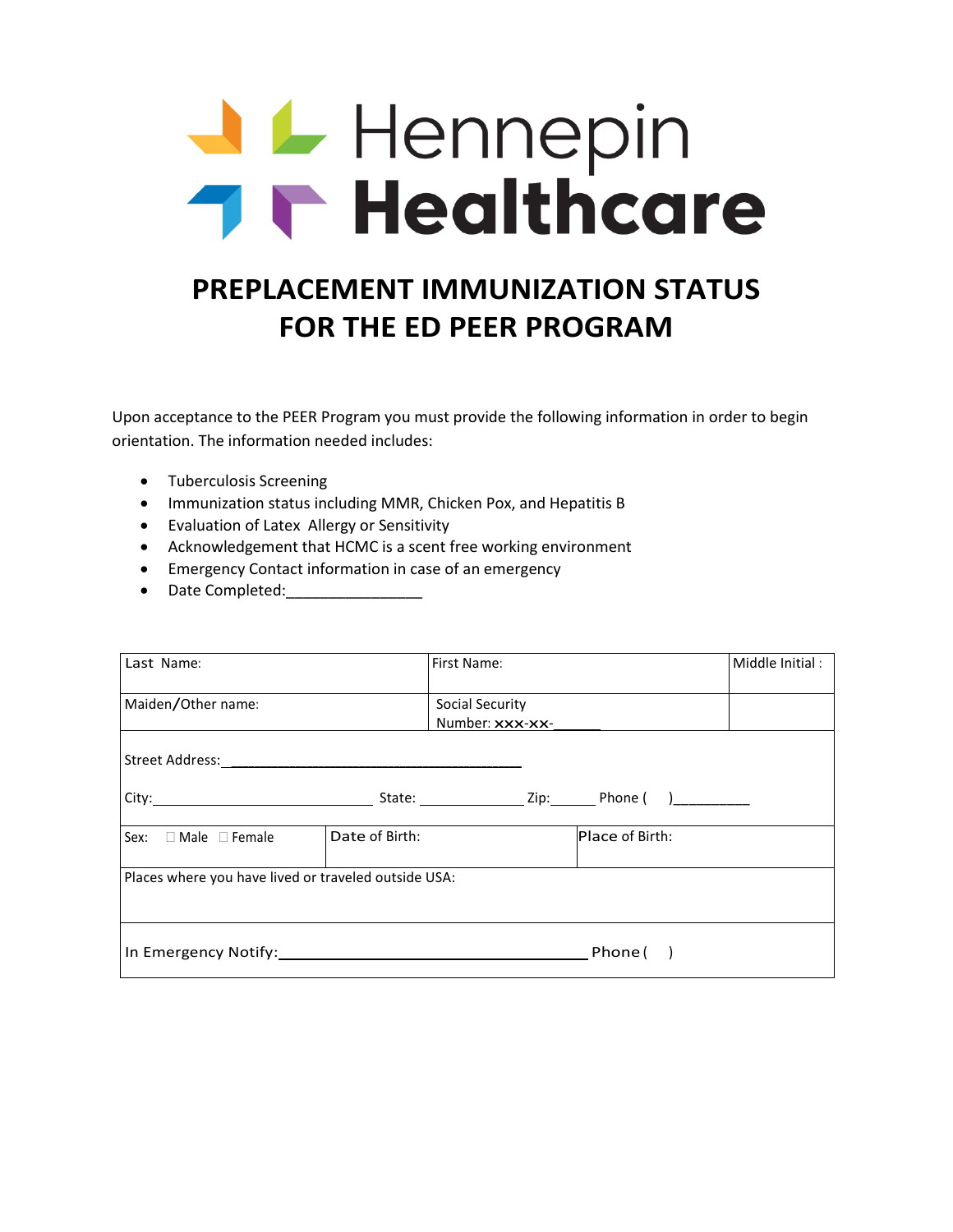Please **provide documented** history of the following immunizations or titers, and Tuberculosis screening information. Indicate which types of records have been attached. If no history, the following page can be used at your clinic or pharmacy to be screened.

#### **Tuberculosis Screening:**

 $\Box$  I have provided documentation of one Tuberculosis lab test (T-Spot or Quantiferon Gold) within 6 months

**OR**

- $\Box$  I have provided documentation of two TB Skin Tests within the last year. One of the skin tests MUST to be within the last 6 months.
	- **OR**
- $\Box$  If history of a positive TB skin or blood test:
	- 1. Provide documentation of dates when skin or lab test was positive.
	- 2. Provide documentation and results of a chest X-ray within the past two years.
	- 3. If INH therapy was given, provide treatment documentation.
	- 4. Complete the symptom survey:
		- a. Check any symptoms, *lasting longer than two weeks that you have or have had in the last year:*
			- i. Cough or change in cough  $\Box$
			- ii. Night sweats  $\square$
			- iii. Weight loss  $\square$
			- iv. Fatigue
			- v. Loss of appetite  $\square$
			- vi. Fever
		- b. In the last year have you had:
			- i. Bloody sputum
			- ii. Exposure to TB  $\Box$

#### **Measles, Mumps, and Rubella:**

- $\Box$  I have provided documentation of 2 MMR vaccines on or after first birthday **OR**
- $\Box$  I have provided documentation of positive titer showing immunity

#### **Chicken Pox (Varicella):**

- $\Box$  I have provided documentation of 2 Varicella vaccines **OR**
- $\Box$  I have provided documentation of positive titer showing immunity **OR**
- $\Box$  I have provided documentation from a medical provider stating you have had Chicken Pox

#### **Hepatits B:**

 $\Box$  I have provided documentation of 3 Hepatitis B vaccines

#### **AND**

 $\Box$  I have provided documentation of positive titer showing immunity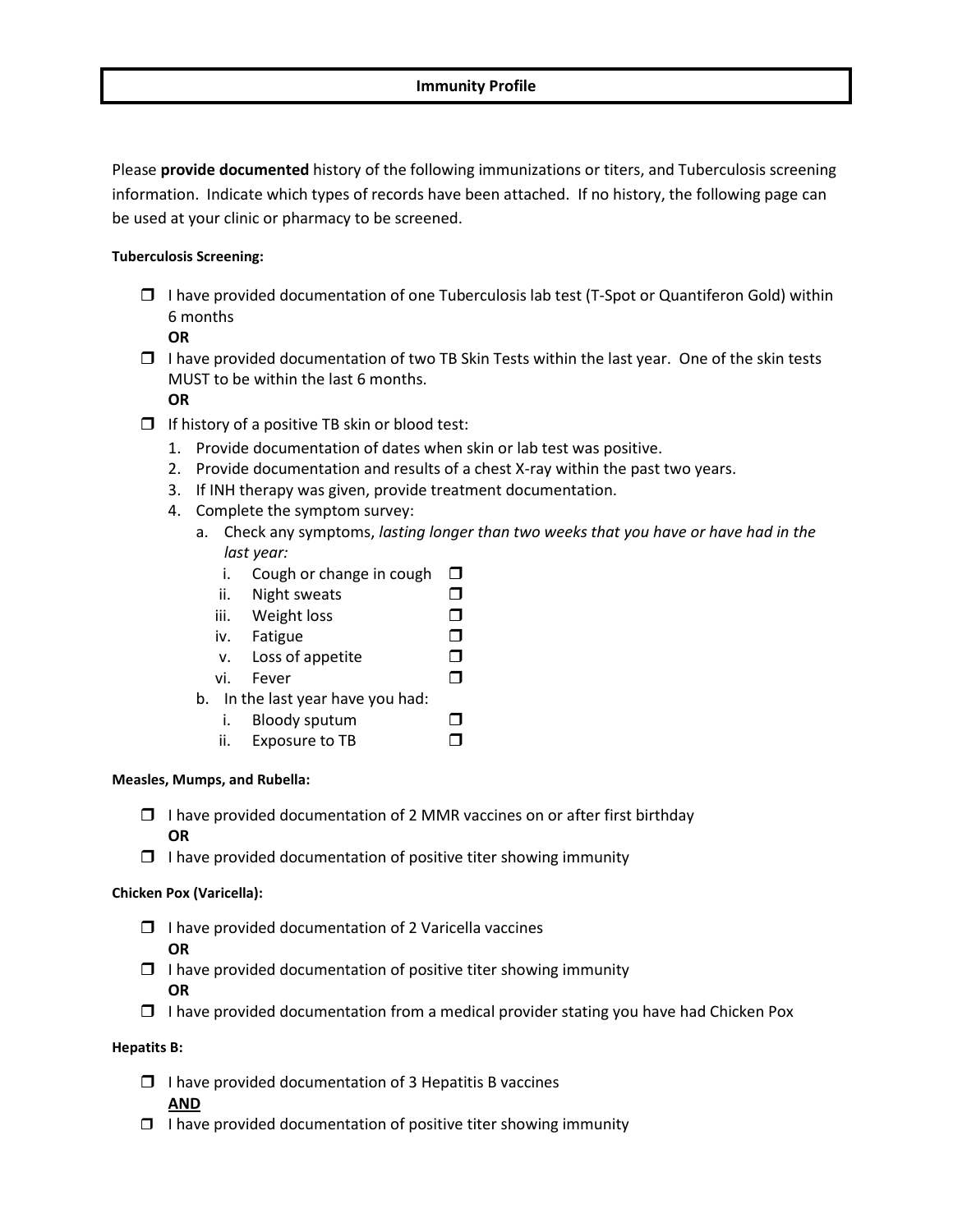

# **Routine Two-Step TB Test**

**Can be done by primary MD, community clinic, school health service or Walgreens. Bring this form with you to your health care provider.**

## **Applicant's Name**: \_\_\_\_\_\_\_\_\_\_\_\_\_\_\_\_\_\_\_\_\_\_\_\_\_\_\_\_\_\_\_\_\_\_\_\_\_\_\_\_\_\_\_\_\_\_\_\_\_\_\_\_

| <b>STEP ONE</b>                                                                                              | <b>STEP TWO</b>                                                                                               |
|--------------------------------------------------------------------------------------------------------------|---------------------------------------------------------------------------------------------------------------|
| Tuberculin Skin Test: (PPD 5 T.U. Intradermal)<br>Date given:                                                | Tuberculin Skin Test: (PPD 5 T.U. Intradermal)<br>Date given:                                                 |
| $\Box$ Aplisol (JHP) $\Box$ Sanofi<br>D Other______________                                                  | □ Aplisol (JHP) □ Sanofi<br>□ Other_______________                                                            |
| Lot $#$ :                                                                                                    | Lot $#$ :                                                                                                     |
| Site: □ Right Forearm □ Left Forearm<br>$\Box$ Other                                                         | Site: □ Right Forearm □ Left Forearm<br>$\Box$ Other                                                          |
| Given by:                                                                                                    | Given by:                                                                                                     |
| May be read on:                                                                                              | May be read on:                                                                                               |
| MUST BE READ 48-72 HOURS AFTER<br><b>ADMINISTRATION</b>                                                      | MUST BE READ 48-72 HOURS AFTER<br><b>ADMINISTRATION</b>                                                       |
| <b>TST Results:</b>                                                                                          | <b>TST Results:</b>                                                                                           |
| Date Read:                                                                                                   | Date Read:                                                                                                    |
| $**mm$<br>induration<br>**IF THERE IS ANY INDURATION OR REDNESS, THE READING<br><b>MUST BE DONE IN EOHW.</b> | $**$ mm<br>induration<br>**IF THERE IS ANY INDURATION OR REDNESS, THE READING MUST<br><b>BE DONE IN EOHW.</b> |
| Name (please print) and signature of reader:                                                                 | Name (please print) and signature of reader:                                                                  |
|                                                                                                              |                                                                                                               |